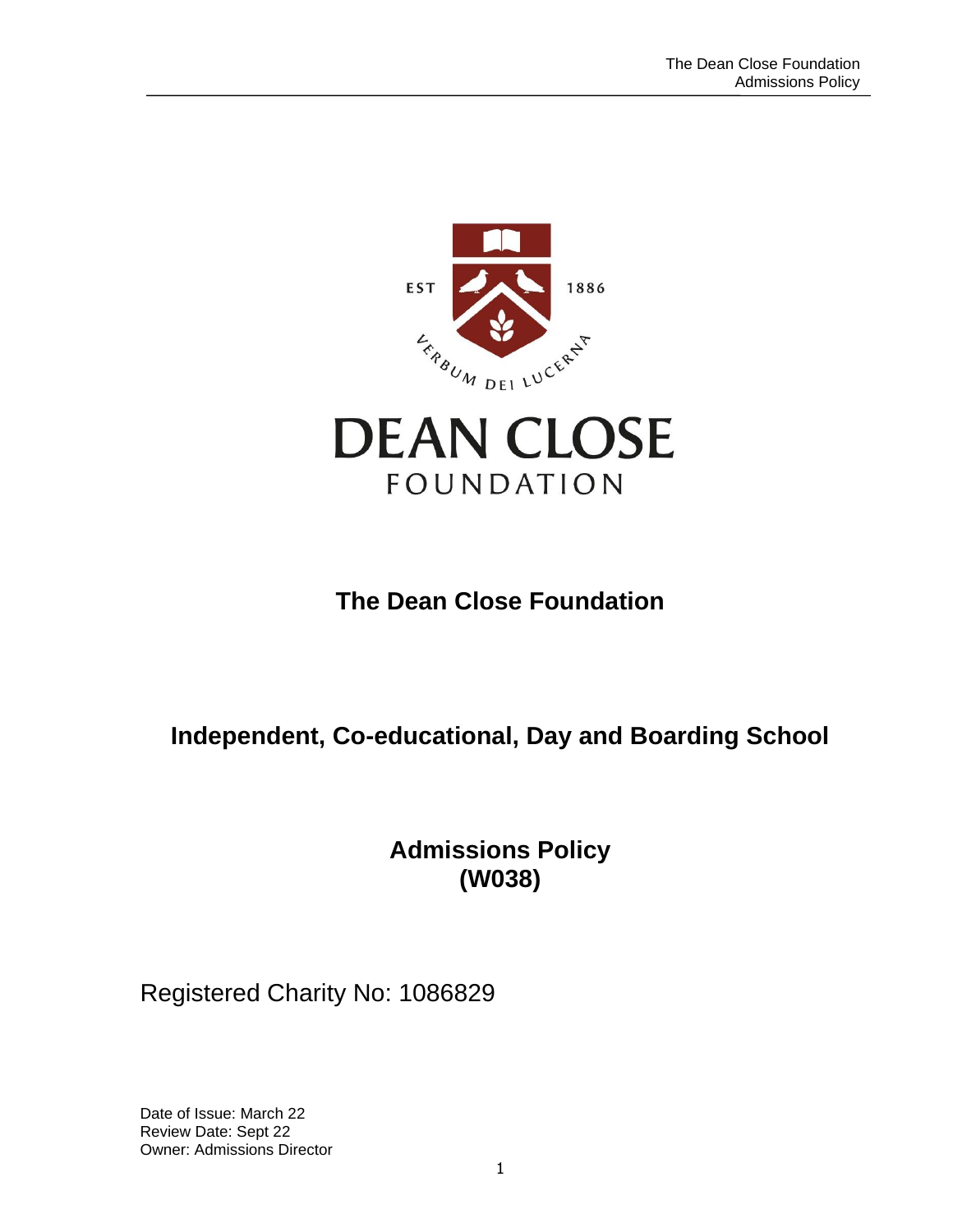## **THE DEAN CLOSE FOUNDATION**

## **ADMISSIONS POLICY**

This policy has been authorised by the Trustees of The Dean Close Foundation (the **"Charity"**) for all of its schools, (the "School").

This policy will be reviewed periodically by the Bursar (or the Finance and General Purpose Committee) on behalf of the Board of Trustees.

#### **Introduction**

1. Throughout this Policy Dean Close (The School) means Dean Close Pre-Preparatory School (DCPPS), Dean Close Preparatory School (DCPS), Dean Close St John's (DCSJS) Dean Close Airthrie (DCAS) and Dean Close School (DCS). The term *parents* will include guardians and others who have parental responsibility for children entering the School. The term *pupils* will be used throughout. The terms and conditions for entry to Dean Close are also outlined in detail in the parent contract, which is signed by parents when accepting a place at the School.

#### **Statement of Intent**

2. Dean Close must feel confident that a prospective pupil will benefit from the education offered, in line with the general standards achieved by their peers, so that they can enjoy a complete, happy and successful School career. These criteria must continue to be met throughout the individual's time at Dean Close. The School's policy is to apply these criteria to all pupils and potential pupils regardless of any known disability, subject to its obligation to make reasonable adjustments so as not to put any disabled pupil at a substantial disadvantage relative to their non-disabled peers.

## **Equal Opportunity**

3. Promoting equal opportunities is fundamental to the aims and ethos of Dean Close. We welcome applications from pupils of all ethnic groups, backgrounds and creeds and all are treated equally. Human rights and freedoms are respected but must be balanced with the needs and rules of our School community and rights and freedoms of others.

4. The School seeks to provide a welcoming atmosphere where all individuals feel valued and can make the most of their abilities, including those with learning difficulties and disabilities, on the proviso that the educational needs of the child can be met within the School's academic environment.

## **Learning Difficulties and Disabilities**

Date of Issue: March 22 Review Date: Sept 22 5. The School seeks to make adequate provision for children with disabilities, including those with a EHC plan, and is committed to making reasonable adjustments to accommodate their needs. The School must, however, be aware of any known disability or learning difficulty which may affect a child's ability to take full advantage of the education provided. If the School is unable to provide support for a child because of the level of learning difficulty a place will not

Owner: Admissions Director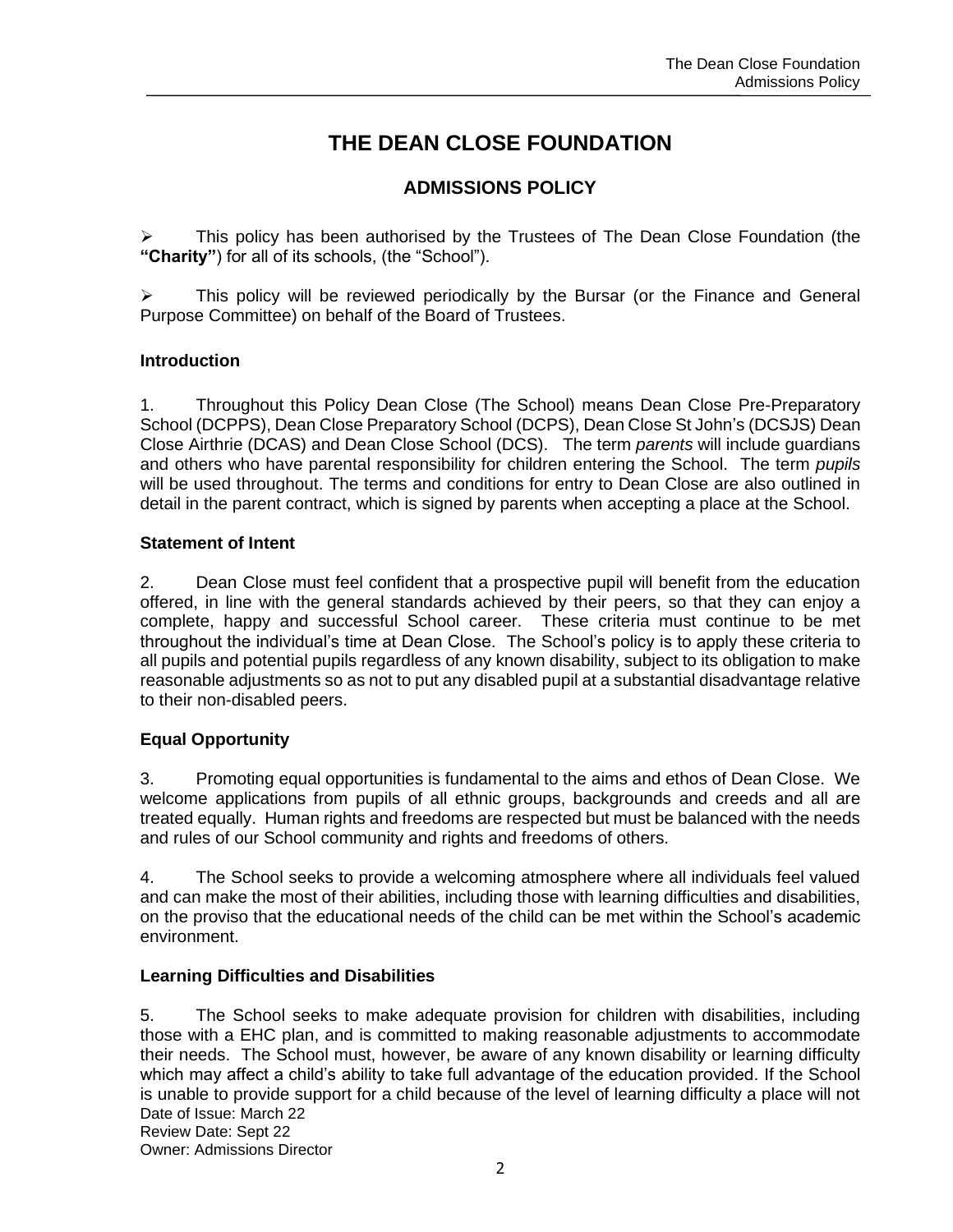be offered.

6. Parents of a child who has any disability must provide the School with full written details at registration before accepting the offer of a place. The School needs this information so that, in the case of any child with particular needs, we can assess those needs and consult with parents over any reasonable adjustments that need to be made to cater adequately for the child. Similarly, if a learning difficulty or disability becomes apparent after admission, the School will consult with the parents about reasonable adjustments that may allow the child to continue at the School.

7. Parents of disabled or potentially disabled children must provide full disclosure of any medical, educational, psychologist or other reports regarding their child's disability, medical condition or special educational needs. In assessing any pupil or prospective pupil the School may take such advice and require such assessments as it regards as appropriate. Failure by parents to make the necessary disclosure of information may prevent the School from providing adequate support and may lead to the removal of the child.

## **International pupils**

8. Dean Close as a community welcomes international pupils as both Day pupils (if under the age of 12 years old under Child Student Visa sponsorship, BNO visa holders or as Tier 1 or Tier 2 Visa dependents) or as Full Boarding pupils under Child Student Visa sponsorship, EU Settlement Scheme holders, Tier 1 or Tier 2 or BNO visa holders. Full Boarding pupils sponsored under the Child Student Visa scheme are classed as Sponsored Boarders for census purposes and, due to the additional sponsorship duties and administration placed upon the sponsoring school, attract higher fees. International pupils who are educated in the UK under other visa types, are classed as International Pupils for census purposes, however pay a standard Day or Boarding fee. International pupils are often introduced to the school through an Educational Agent (families applying directly are recommended to use such an Agent with an established working relationship with the school). An initial review of the documentation supplied will then be carried out by the Admissions staff to assess suitability of progression in respect of a number of factors. Admissions staff will invite registrations from pupils where places are available. Prospective pupils will be academically tested (as appropriate for their age and school of entry) including an English as an Additional Language (EAL) assessment and will be interviewed (via Zoom/Skype if required), with references sought from current schools as part of the admissions process. The administration for Child Student Visa sponsorship is carried out by Newland Chase Education, as representatives for the Dean Close Foundation.

#### 9.

## **Enquiries and Visits**

10. All families who request a prospectus or enquire about entrance to the School are encouraged to visit, either on an Open Morning or for an individual tour. Many families visit the School a number of times before deciding whether to register. They will normally have met the relevant Headmaster/Headmistress and Admissions Staff/Registrar and one or more Housemasters or Housemistresses (if appropriate), as well as touring the School with an adult or a pupil before they formally register.

## **Registration**

Date of Issue: March 22 Review Date: Sept 22 Owner: Admissions Director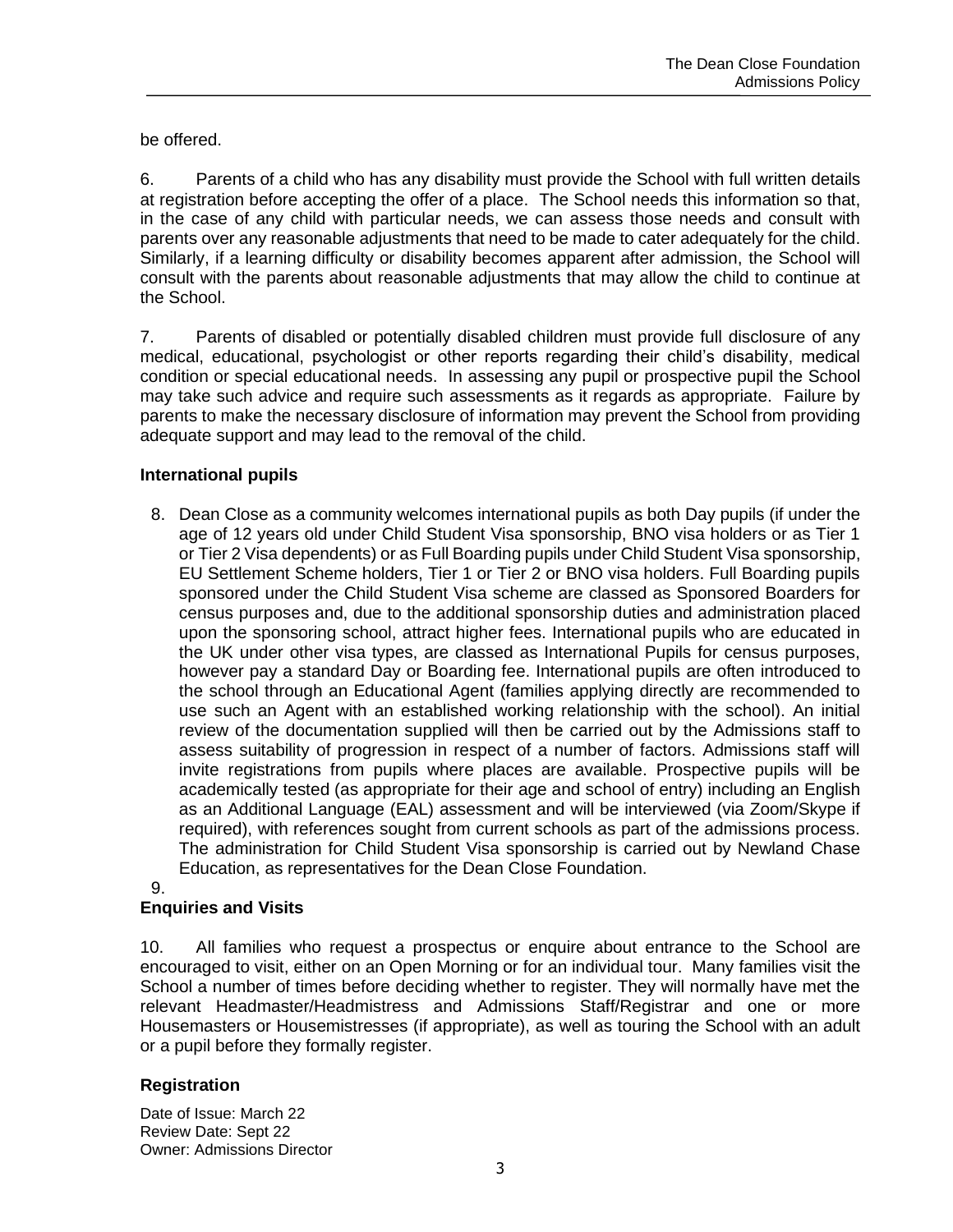11. In order to reserve a place in the School, a completed Registration Form is sent in with the appropriate registration fee and a copy of the child's passport and full birth certificate (or just full birth certificate if the child does not hold a passport). A deposit will be required upon completion of the Parent Contract, as detailed in the Terms and Conditions of Acceptance.

12. For pupils transferring from DCPS and DCSJS - notification to the Headmaster of DCS that a pupil's first choice of senior school is DCS via submission of the 'Moving up to Dean Close School Form' will qualify as registration for the Senior School for pupils from DCPS, however for DCSJS a registration form is also required, but no registration fee is payable. Receipt of the completed forms is normally required by end of September of the year prior to entry. An additional top up deposit is required which can be added on to the Lent Term's fees or payable by separate arrangement.

Parents at DCPS who are not intending for their child to transfer to DCS must also give separate formal written notice to the Headmaster of DCPS at least a term before leaving or they will be required to pay a term's fees in lieu of notice, in accordance with the Schools terms and conditions.

For pupils transferring from DCAS to DCPS a registration form is required, but no registration fee is payable. An additional deposit will also be required.

13. For pupils transferring from DCPPS, notification to the Registrar of DCPS that a pupil wishes to accept a place at DCPS will qualify as registration for the Prep School. An additional top up deposit is required which can be added on to the Lent Term's fees or may be paid by separate arrangement.

Parents at DCPPS who are not intending for their child to transfer to DCPS must give separate formal written notice to the Headmistress of DCPPS at least a term before leaving or they will be required to pay a term's fees in lieu of notice, in accordance with the School's terms and conditions.

## **Criteria for Admission**

12.

• Admission to Dean Close will depend upon the availability of a place in the appropriate year group and/or house.

- Admission is conditional upon acceptance of the School's Terms and Conditions, which we reserve the right to vary at a term's notice.
- Details of the Terms and Conditions of Acceptance of a place at Dean Close, including the School's duties, are contained in the Registration Form and Parent Contract.
- All new pupils joining Dean Close from Year 3 and above will be required to sit the School entry tests or undergo appropriate assessment to ensure they can access the curriculum.
- The Headmaster/Headmistress will make the final decision over entry having taken into consideration all the criteria for admission, including evidence that a pupil will be able to meet the School's requirements regarding a pupil's suitability for the curriculum that is on offer, discipline and conduct.
- Date of Issue: March 22 • Procedures and Conditions for the award of Scholarships and Bursaries are given in the

Review Date: Sept 22 Owner: Admissions Director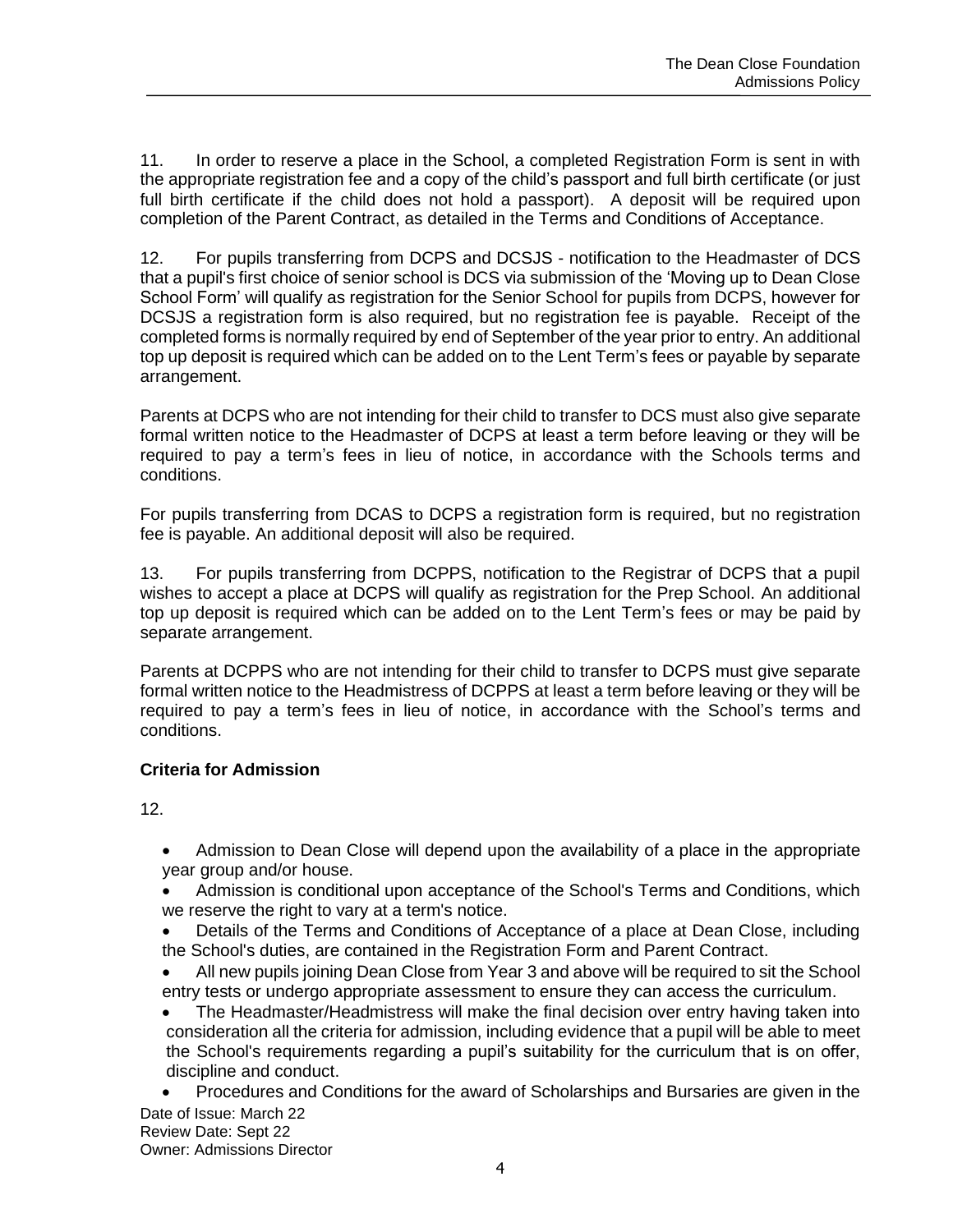relevant application forms and on the accompanying Conditions of Award sheet.

#### **Offer and Acceptance**

13. Where a candidate is successful, a letter is sent offering a place in the School; this offer must then formally be accepted via signature (by all relevant parties) and by return of the signed Parent Contract. The parent must also pay the deposit in order to accept the place. Appropriate joining literature is sent out prior to the term of admission.

14. At all ages, and prior to a major stage change, Parents will be advised by the School as to whether their child's educational needs can be met within the School's academic environment. If it is felt that Dean Close can no longer provide for the academic educational needs of the child, then parents will be given every support and advice in seeking an alternative educational establishment for the child.

#### **Notice of Leaving**

15. A full term's notice, in writing, to the Head of school, as appropriate, is required. A hard copy must be signed by all parties who signed the Parent Contract. (Otherwise, a term's fees in lieu of notice will be payable). Provisional notice can be accepted where a pupil's return to the School depends on public examination results. A terms notice is not necessary at the end of Year 6 at DCAS, Year 8 at DCSJS and Upper Sixth at DCS. It is also not necessary for pupils who are on a fixed term placement as agreed in their offer letter.

#### **Age and school related Variations**

#### Dean Close Pre-Prep School (DCPPS)

16. Families of Pre-Prep pupils will meet the Headmistress of the Pre-Prep School and the Registrar.

- 17. After registration, the Admissions Co-ordinator or Headmistress:
	- Contacts the parents and discusses any particular needs of the pupil.
	- Makes an appointment for the pupil to come in for a trial day or part day (this may not always be possible for families moving to the area).

• After evaluating the pupil's readiness for school, arranges the sessions of schooling (Squirrel Kittens, Nursery or Kindergarten).

- In the case of pupils entering Reception, Years One and Two, the pupil will be assessed informally upon his/her literacy and numeracy skills.
- Advises parents on ways in which they can help to prepare the pupil for schooling.

#### Squirrel Kittens/Nursery /Kindergarten

18. Pupils may be either part-time or full-time; at least two sessions a week are essential initially. The number of sessions that a pupil attends may be increased as and when the teacher and parents feel the child is ready.

Reception, Years One and Two. All pupils are expected to be full-time in these classes.

Date of Issue: March 22 Review Date: Sept 22 Owner: Admissions Director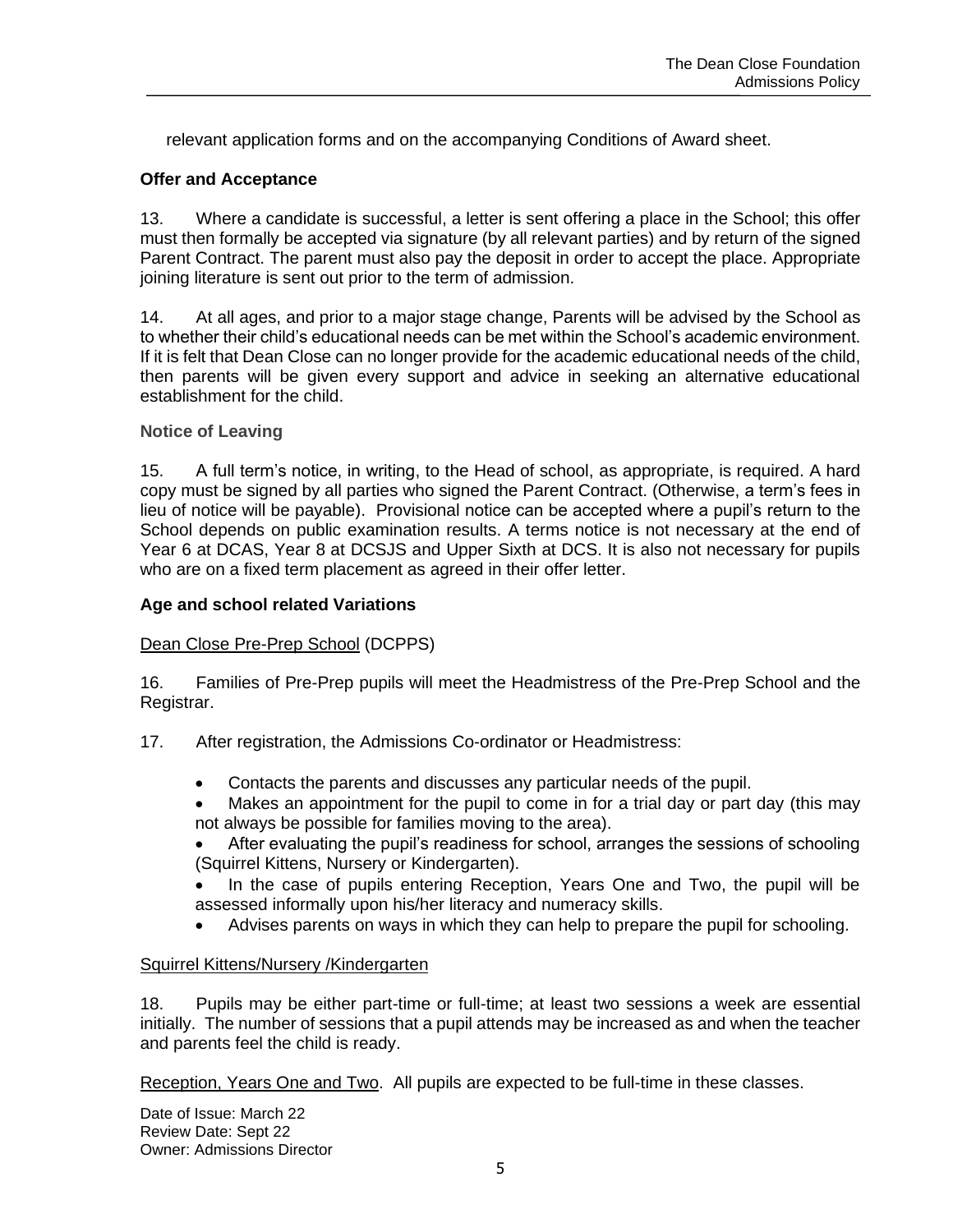#### Dean Close Prep School (DCPS)

19. All pupils entering the School will be required to sit entry tests and submit their latest school report. The School will also seek a reference from their current school. All prospective pupils will also be encouraged to come for a taster day (during which the entry tests can be invigilated) where possible and practical.

Dean Close Preparatory (DCPS) School considers students from overseas who are applying on a Child Student Visa, Tier 1, Tier 2 or BNO basis. Pupils applying via the Child Student Visa route may enter DCPS either as a Day or Boarding pupil until they reach the age of 12, when they legally required to take a full boarding place if they wish to continue their education at the Preparatory School. All overseas pupils will be subject to U.K. Immigration rules including a compulsory interview conducted on Zoom or Skype.

Parents will be notified in their offer letter if there are any stipulations to entry to Dean Close School. Pupils entering at Year 7 are selected on the understanding that they should be suitable to continue their education at Dean Close School from Year 9. However, all pupils' progress will be reviewed annually and parents will be informed as explained in the School's Assessment Policy should there be concerns about transitioning to the Senior School

20.Entry at Year 8. A place will only be offered to start in Year 8 if a place can also be offered for Year 9 entry to DCS.

#### Dean Close Airthrie (DCAS)

21. The parent/guardian of any prospective pupil will attend DCAS for a tour and meet with the Head. After registration, DCAS will request reports and SEN information (if appropriate) from the current school/nursery/setting. Prospective pupils will attend a taster session followed by a taster day, including an entrance test (reception age upwards). The parent/guardian will be notified as to whether a place is offered. If a place is offered, the communication will include any entry stipulations.

#### Dean Close St John's (DCSJS)

22. All pupils entering DCSJS at Year 3 will be required to sit the entry tests and submit their latest school report. The School will also seek a reference from their current school. All prospective pupils will also be encouraged to come for a 1 to 2 day taster day (during which the entry tests can be invigilated). Pupil interviews can also be conducted on Zoom or Skype. Parents will be notified in their offer letter if there are any stipulations to DCS entry.

DCSJS considers students from overseas who are applying on a Child Student Visa, Tier 1, Tier 2 or BNO basis. Pupils applying via the Child Student Visa route may enter DCSJS either as a Day or Boarding pupil until they reach the age of 12, when they legally required to take a full boarding place if they wish to continue their education at the Preparatory School. All overseas pupils will be subject to U.K. Immigration rules including a compulsory interview conducted on Zoom or Skype.